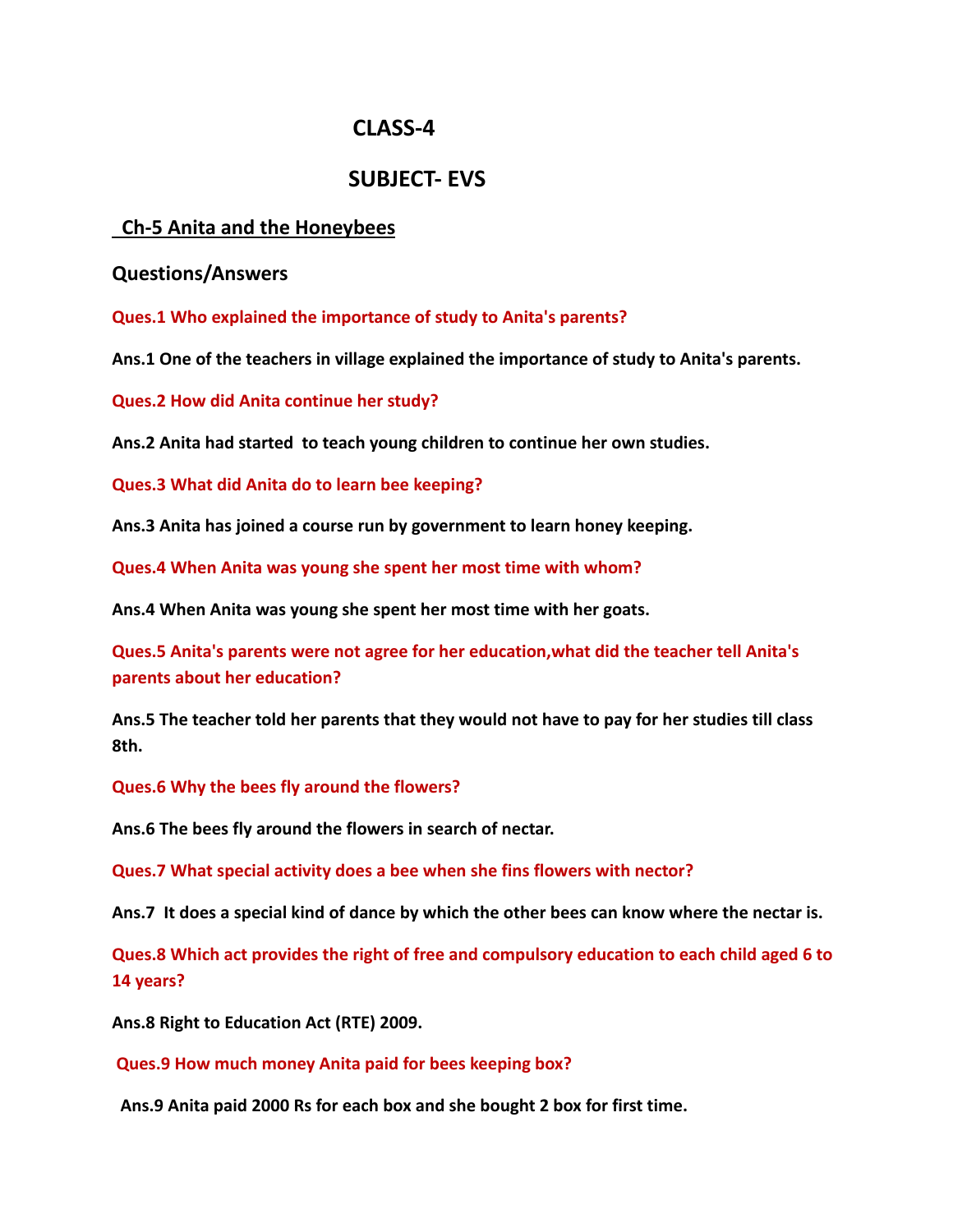#### **Ques.10 In which state Anita Kushwaha live in?**

**Ans.10 Anita lived in Bihar (Bochaha village).**

#### **Ques.11Anita wanted to become a wholesaler.Why?**

**Ans.11 Anita wanted to become a wholesaler so that she can help the villagers to get the right price for their honey.**

### **Ques.12 Is honey used in your house? How?**

**Ans.12 Yes,honey is used in my house.We eat honey with bread .It is very tasty food.Elder members of my family take one spoonful of honey every morning which keeps them healthy.**

**Ques.13 Every child has a right to free education upto class 8th . Do you think that all children are able to study upto class 8th?**

**Ans.13 I know that every child has a right to free education up to class 8th ,but all children are not able to study because of many problems .Some of them have no schools in their area and many parents are not sending their children to school everyday because they are not aware about the importance of education etc.**

## **Ch-6 Omana's Journey**

**Ques. Answer the following questions**

### **Ques.1 Why was it so crowded at the door of the coach?**

**Ans.1 People don't have patience to wait. Few of them were in a hurry to board and other were getting down from the train all at once.**

### **Ques.2 What are some of the things that are sold at railway stations?**

**Ans.2 Books,fast foods,toys,cold drink etc are some of the things that are sold at the railway station.Omana saw hawkers selling Vatata Vada ( snacks) ,puri sabji ,garam chai ,cold milk etc.**

**Ques.3 What food would you like to take with you when you travel?Why?**

**Ans.3 I would like to take fruits, chocolates,and biscuits when I travel.Heavy and oily foods may be difficult to digest while travelling.**

### **Ques.4 What did Omana see from the window?**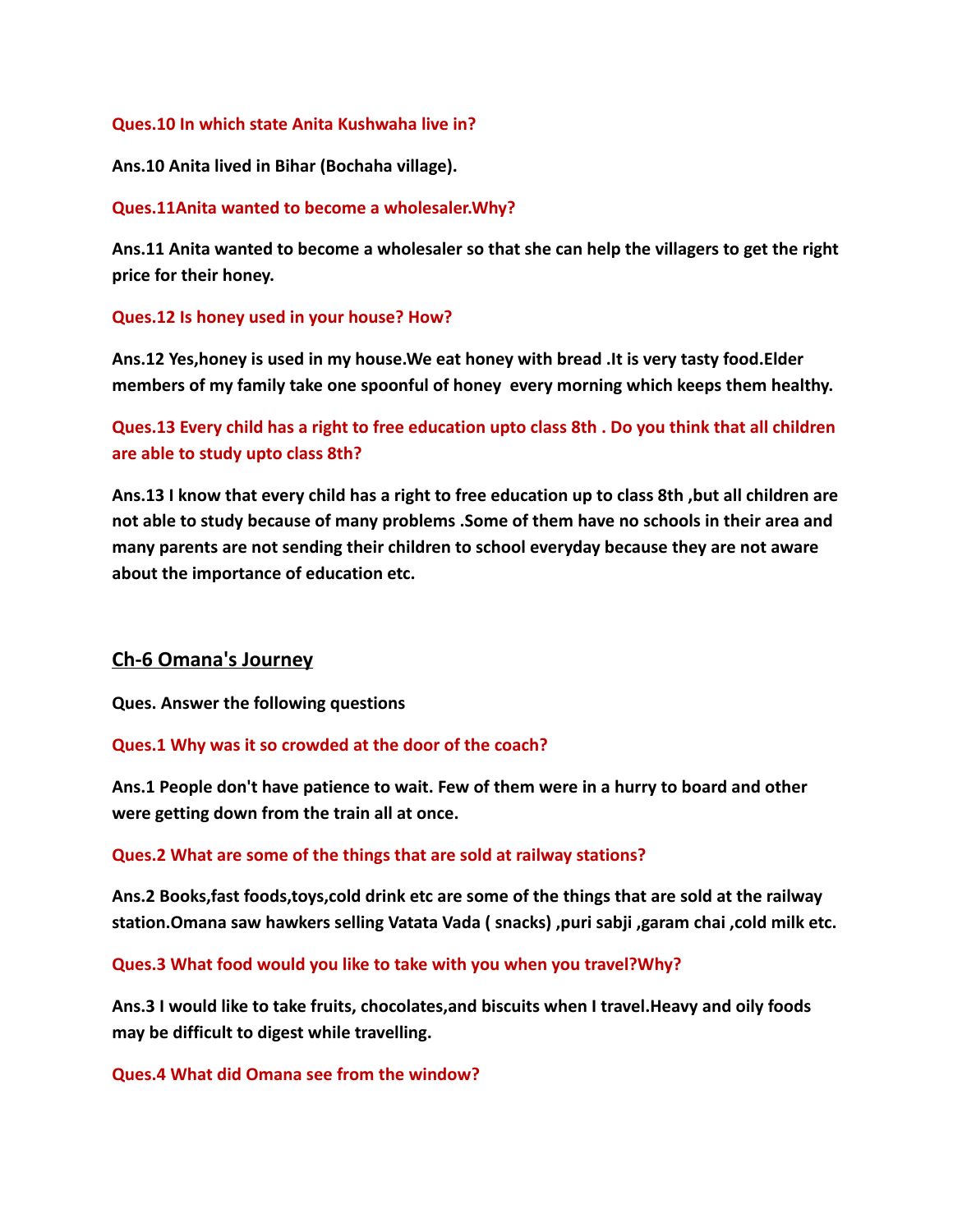**Ans.4 Omana saw small villages ,fields etc which were moving in the opposite direction.She also noticed the beautiful orange sky during sunset.**

#### **Ques.5 What does the ticket-checker do?**

**Ans.5 The ticket-checker checks the tickets to see that all passangers have their tickets and are sitting in the correct seats.**

#### **Ques.6 How will you recognise the ticket-checker?**

**Ans.6 Ticket checker wears a black coat with a name tag in his shoulders showing TTE (Travelling Ticket Examiner).**

**Ques.7 Why do you think there was no water in the bathroom of the train?Discuss.**

**Ans.7 The passangers travelling in train usually waste the water filled or sometimes it is not properly filled.**

### **Ch-7 From the Window**

**Ques.Answer in one word or one sentence.**

**Ques.1 Why did Omana exchange address with Sunil's family?**

**Ans.1 So that they can plan and meet in Ahmedabad.**

**Ques.2 At what time did Omana's family start packing up?**

**Ans.2 At around 9:30pm they started packing up.**

**Ques.3 Why did the lights come on when the train went through the long tunnels?**

**Ans.3 It becomes very dark when a train enters a tunnel ,so the lights were turned on.**

**Ques.4 Why did the train wheels make a rattling sound when it was crossing the river?**

**Ans.4 Because there was no ground under the train of the bridge.**

**Ques. Answer the following questions**

**Ques.1 Describe the summary it appeared to Omana after the train left Udupi.**

**Ans.1 She saw paddy fields with rows of coconut trees.**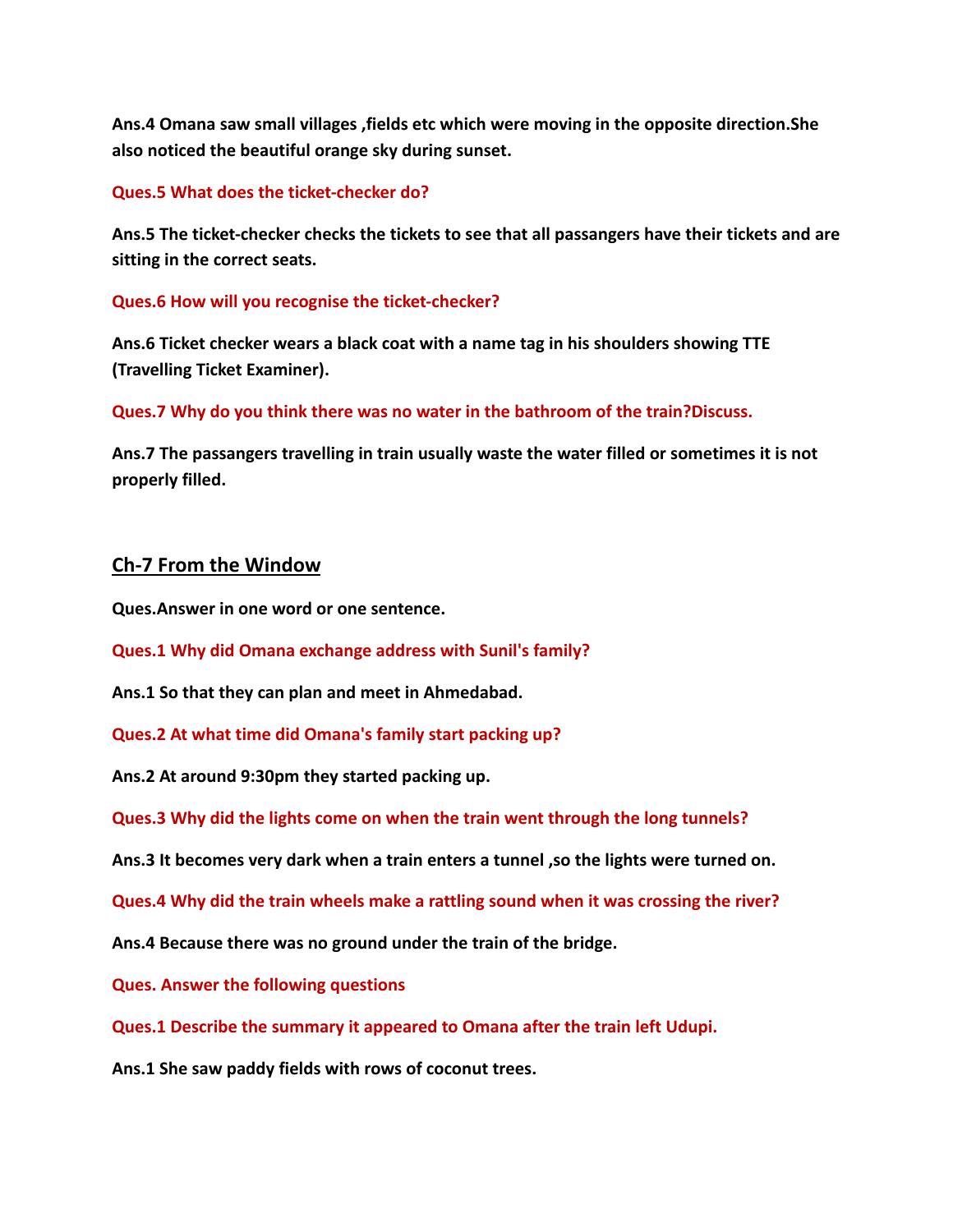- **2 She saw people wearing cream colored dhotis and sarees.**
- **3 She saw different types of villages.**

**Ques.2 Explain why there was much smoke and noise at the level crossing.**

**Ans.2 People are always in a hurry and do not like to wait ,they do not swtich off the engine of their vehicles that is why there was and noise.**

**Ques.3 Which vehicles that Omana saw at the level crossing use neither diesel nor petrol?**

**Ans.3 Omana saw cycles,tonga and bullock carts.**

### **Ch-8 Grandmother's House**

**Ques. Very Short Answer Type Questions**

**Ques.1 Why did Omana's family have to share their seats in the bus?**

**Ans.1 Because the bus was getting crowded and everyone wanted to sit.**

**Ques.2 When the ferry reached the river bank .What did the people do in it?**

**Ans.2 Everyone rushed out of the ferry.**

**Ques.3 Why was Omana feeling sleepy when they reached Valiyamma's house?**

**Ans.3 Because her two days long train journey made her tired .**

**Ques.4 What three forms of transport did Omana use to reach Ammuma's place?**

**Ans.4 Train, bus and ferry .**

**Ques.5 How did Omana's family reach Valiyamma's house from Kottayam railway station?**

**Ans.5 They took two autorickshaws.**

**Ques. Short Answer Type Questions**

**Ques.1 What did Omana see on the banks of the river when she stood at the railing?**

**Ans.1 She saw people fishing, washing, bathing on the banks of the river.**

**Ques.2 What information is given in the railways timetable (see the one given in the NCERT textbooks)?**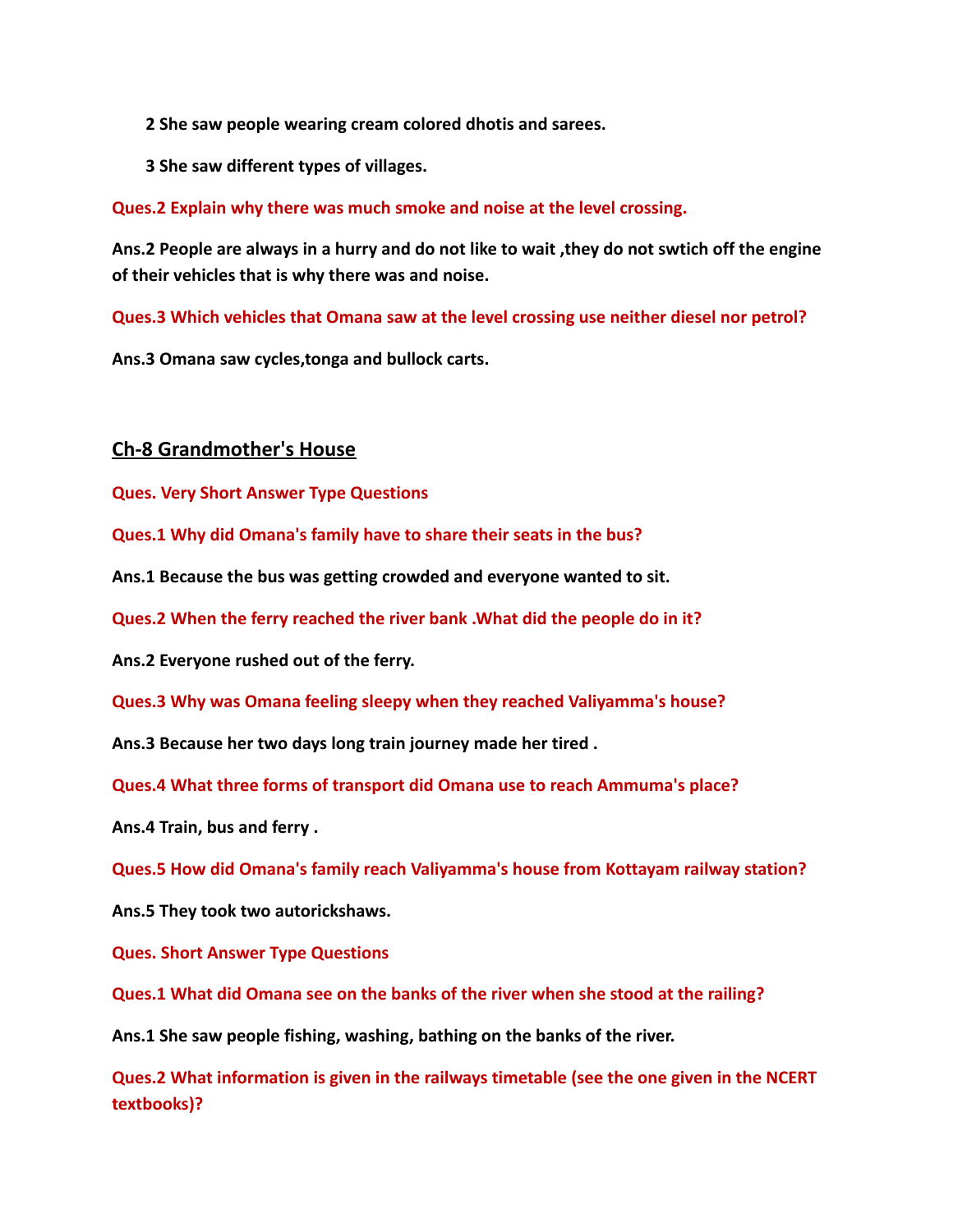**Ans.2 Railway timetable gives information about train route ,what time train will reach and leave a station , distance covered etc.**

**Ques.3 What information does the train ticket given in the textbook tells about the passangers?**

**Ans.3 Train name,train number,date of journey, distance travelled,fare ,number of passangers etc.**

**Ques. Long Answer Type Question**

**Ques.1 Omana has described her journey to Ammuma's place as interesting .Write her points of the journey which Omana found interesting.**

**Ans.1 She saw green fields.**

- **2 She crossed 2000 train bridges.**
- **3 She crossed 92 tunnels.**
- **4. She ate many types of foods in train.**
- **5. She made new friends Sunil and Ann.**
- **6. She saw paddy fields with rows of coconut trees.**
- **7. She had a ferry ride.**

### **Ch-9 Changing Families**

**Ques. Answer the following questions.**

**Ques.1 Who were the members of Nimmi's family before the arrival of her baby sister?**

**Ans.1 Father,mother, grandmother and uncle.**

**Ques.2 How many members are there in Nimmi's family now?**

**Ans.2 Now there are six family members in Nimmi's family.**

**Ques.3 Why do many girls drop out of school ,as mentioned in the chapter?**

**Ans.3 Because of getting married in early age.**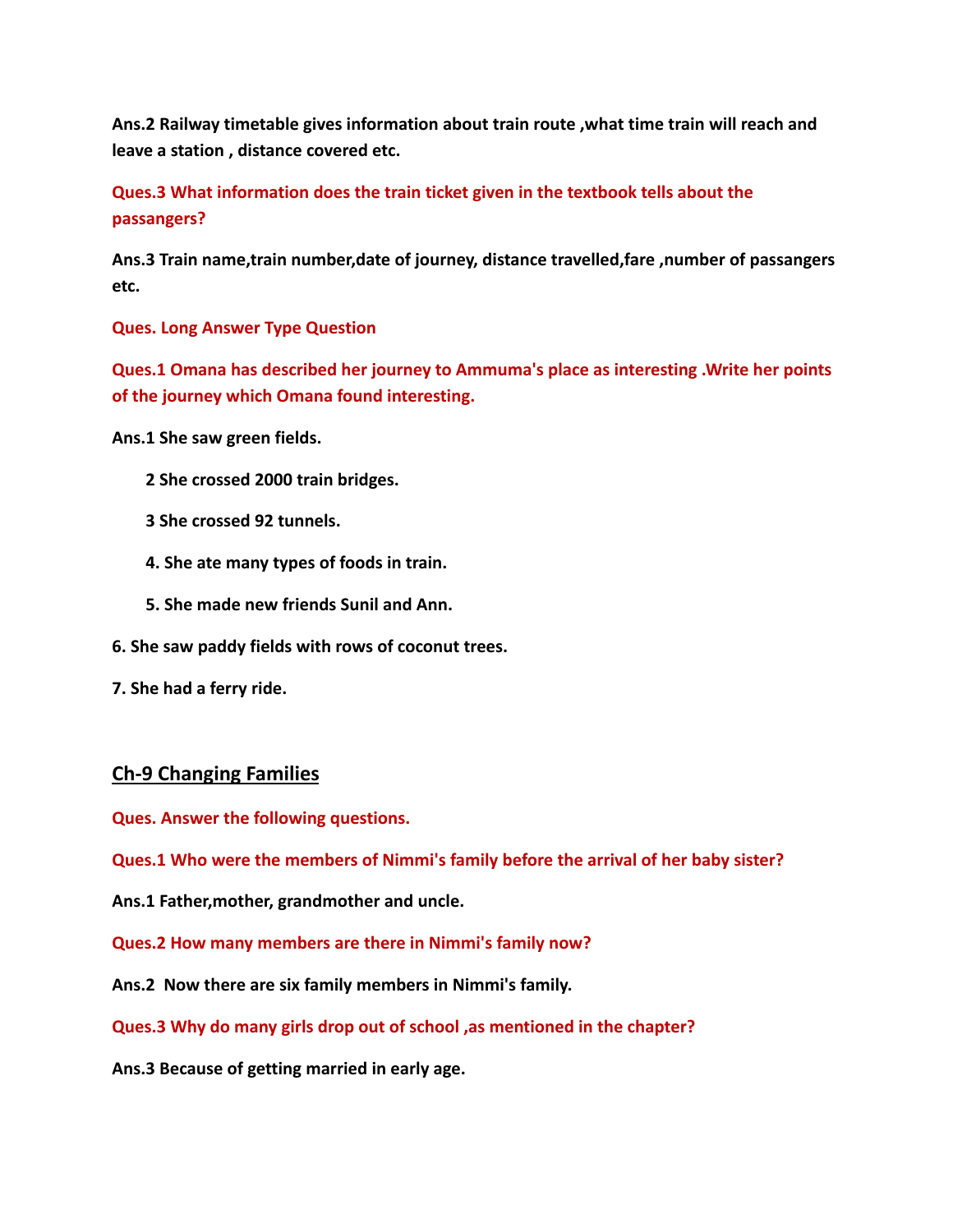**Ques.4 What change occurred in Nimmi's family?**

**Ans.4 Nimmi's baby sister was born.**

**Ques.5 Why was Tsering's father transferred?**

**Ans.5 Tsering's father got a promotion and had to move to a new city.**

**Ques.6 How has Nazli's family changed?**

**Ans.6 After Nazli's elder cousin brother's marriage her new sister-in-law came to their house and started to live with them.**

**Ques.7 Susheela,who is going back to school after marriage belongs to which district?**

**Ans.7 She belongs to Ranga Reddy district.**

**Ques.8 Why do married girls want to go back to finish school?Who helps them in this task?**

**Ans.8 Married girls of many villages want to go back to school and finish their studies because they want to be educated and stand on their own feet.Village panchayat helps them to go back to school.**

**Ques.9 What was written in the letter that Tsering's father had received from his office?**

**Ans.9 The letter said that he was being promoted and would have to move to another city.**

### **Ch-10 Hu Tu Tu,Hu Tu Tu**

**Ques.1 Answer in one sentence each.**

#### **1. What made Jwala,Leela and Heera famous?**

**Ans.1 They started playing Kabaddi and also won many matches when no other girls were allowed to play.**

**2.Name one game besides Kabaddi when it is important to touch a player.**

**Ans.2 Hide and Seek.**

**3.Why was it important for Shyamala to hlod her breath until she had touched the centre line?**

**Ans.3 It is one of the rules to hold breath while playing Kabaddi.**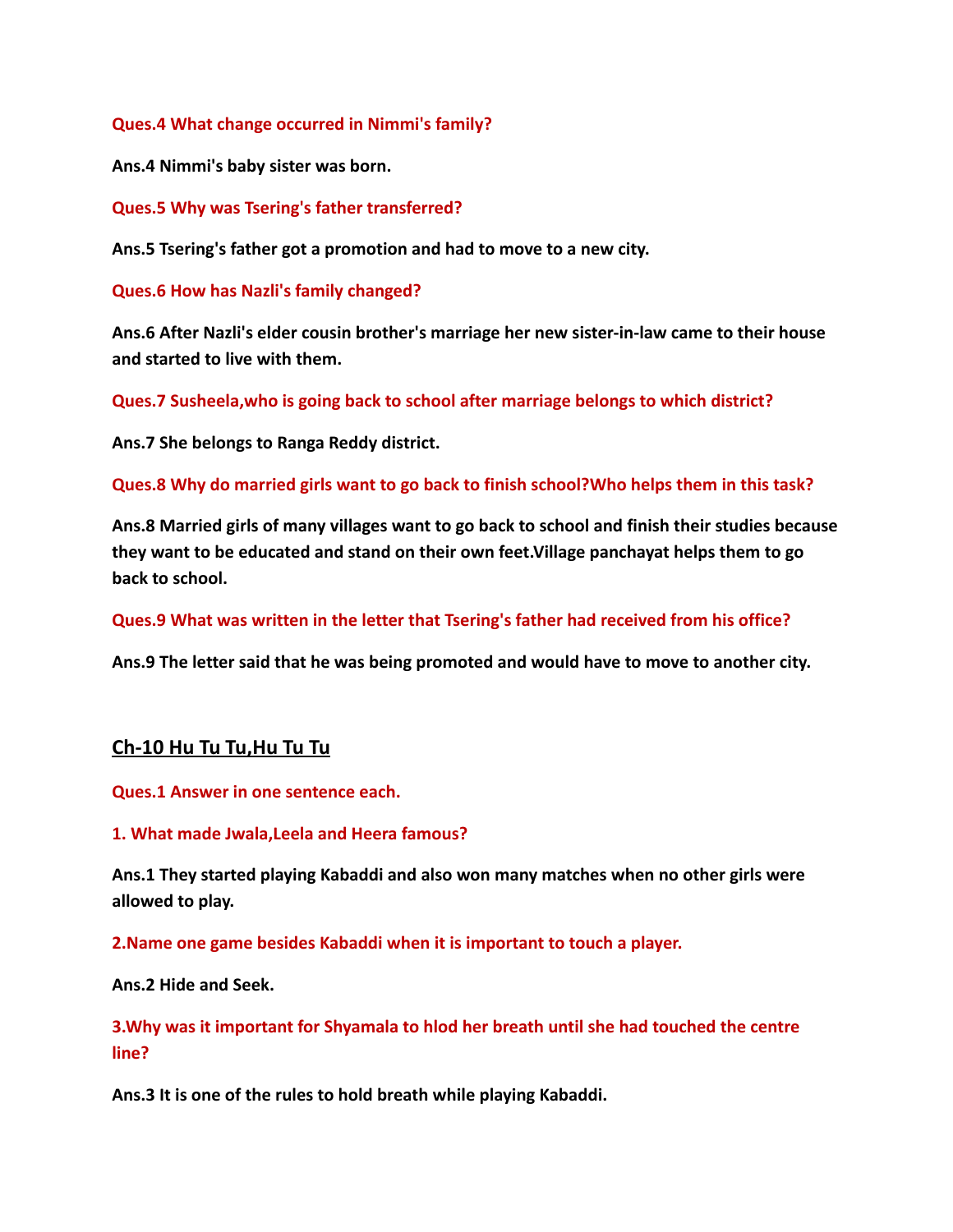**4. How much weight can Karnam Malleshwari lift?**

**Ans.4 She can lift a weight of about 130 kilograms.**

**5. Who encouraged Jwala,Leela and Heera to play Kabaddi ?**

**Ans.5 Their maternal uncle and mother encouraged them to play Kabaddi.**

**Ques.2 Answer the following questions.**

**1. What two things did Shyamala do to win the game?**

**Ans.1 (a) She took a risk to let all the opposite side players catch hold of her.**

**(b) and then she managed to touch the centre line to win the game.**

**2. How did Karnam Malleshwari become famous?**

**Ans.2 Karnam Malleshwari won 29 medals at International events in weight lifting.**

**3. What two reasons were given by Jwala for people stopping girls from playing Kabaddi?**

**Ans.3 (a) People used to think if girls played such rough games,then no one would marry them.**

**(b) Playing Kabaddi also required girls to wear t-shirt and shorts which was not acceptable to people.**

## **Ch-15 From Market to Home**

**Ques. Answer the following questions.**

**Ques.1 What is Vaishali doing at 10 0'clock at night?**

**Ans.1 Vaishali fall asleep at the 10 0' clock at night.**

**Ques.2 Why does the vegetable sellers have to sell the previous day's leftover vegetables first?**

**Ans.2 Previous day's vegetables can get dried and spoilt ,so sellers have to sell them first.**

**Ques.3 Does Chhotu attend school? If so,when does he go?**

**Ans.3 Yes,Chhotu attends school .He go to school in the afternoon.**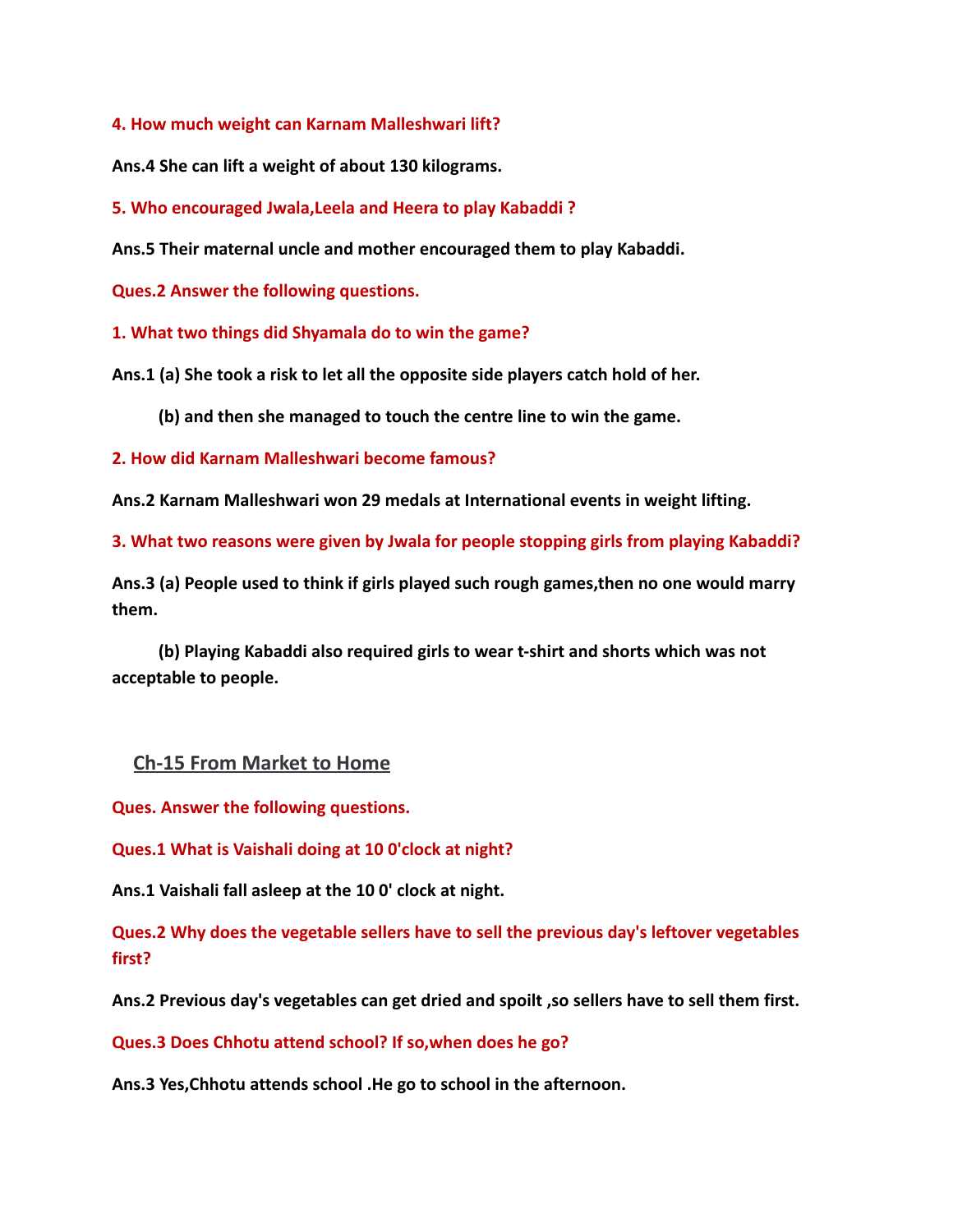### **Ques.4 Who helps in sorting the vegetables brought from the mandi?**

**Ans.4 Vaishali,her mother,her father ,her bhaiya and younger brother Chhotu helps in sorting the vegetables brought from the mandi.**

**Ques.5 What preparation does the vegetable seller's family make for bringing fresh vegetables from the mandi?**

**Ans.5 They need to take out previous day's vegetables from the gunny bag and sprinkle water .Fresh vegetables sorted and unripe vegetables are kept aside.**

**Ques.6 Why do babuji and bhaiya go to the mandi early in the morning?**

**Ans.6 They go to the mandi early in the morning so that they get fresh vegetables for selling.**

**Ques.7 Name the people through whom the vegetables passes from when it is a seed to ehen it is cooked and kept on your dining table for eating .For each person ,write what action has been done by the person on the vegetable.**

**Ans.7 (1) Farmer :- Sow the seeds and grow crops.The matured crop is harvested and sent to sabji mandi for selling.**

- **(2) Wholesaler:- The vegetables are sold in bulk at a lower rated to small vegetables sellers.**
- **(3) Vegetable seller:- Sells the vegetables in market.**
- **(4) Mother or Father:- Buys the vegetables and cooks for us.**

### **Ch-20 Eating Together**

**Ques. Answer the following questions**

**Ques.1 Why did the children want to have a class party?**

**Ans.1 Children wanted to have a class party so that they get an opportunity to eat together.**

**Ques.2 When do Assamese celebrate Bihu?**

**Ans.2 Assamese celebrate Bihu when the new rice crop is being harvested.**

#### **Ques.3 How cheva rice was prepared?**

**Ans.3 Cheva rice was prepared by putting the kadhahi containing soaked rice in a big vessel (Tao) and covering it with banana leaves.Then it is cooked and ready to eat.**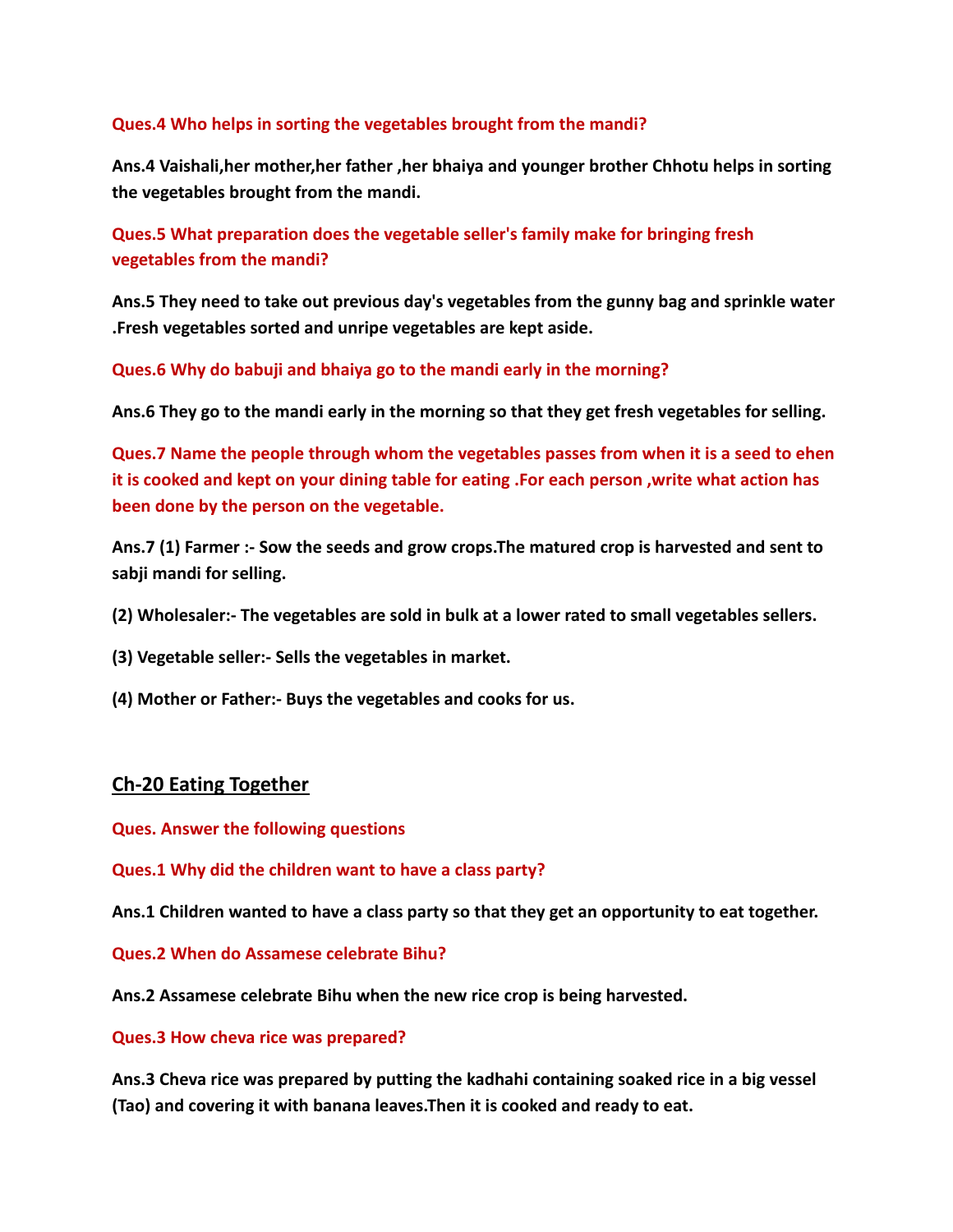**Ques.4 Why can't the children pay attention in the class?**

**Ans.4 The children can't pay attention in the class because they were so hungry.**

**Ques.5 What did the children do before the mid-day meal was served?**

**Ans.5 Before the mid-day meal, all the children sang together the song.**

**Ques.6 What did the children get as mid day meal?**

**Ans.6 The children got rice with gravy and vegetables as mid day meal.**

#### **Ch-24 Home and Abroad**

**Ques. Answer the following questions**

**Ques.1 Why do you think many trees cannot grow in desert area?**

**Ans.1 Because of scarcity.**

**Ques.2 Whose pictures can you see on the notes?**

**Ans.2 Mahatma Gandhi ji.**

**Ques.3 Can you find any number on the notes(other than the value)?**

**Ans.3 It is the serial number of the note.**

**Ques.4 Do you think that two notes can have the same number ?**

**Ans.4 No,two notes of the same denomination cannot have the same number.**

**Ques.5 Take a ten rupee note and observe it carefully.How many languages can you see on the note?**

**Ans.5 There are fifteen languages one can see on the note.**

**Ques.6 Write the name of the bank given on the note .**

**Ans.6 Reserve Bank of India.**

**Ques.7 What is written on each coin other than the value?**

**Ans.7 'India' is written on each coin other than the value.**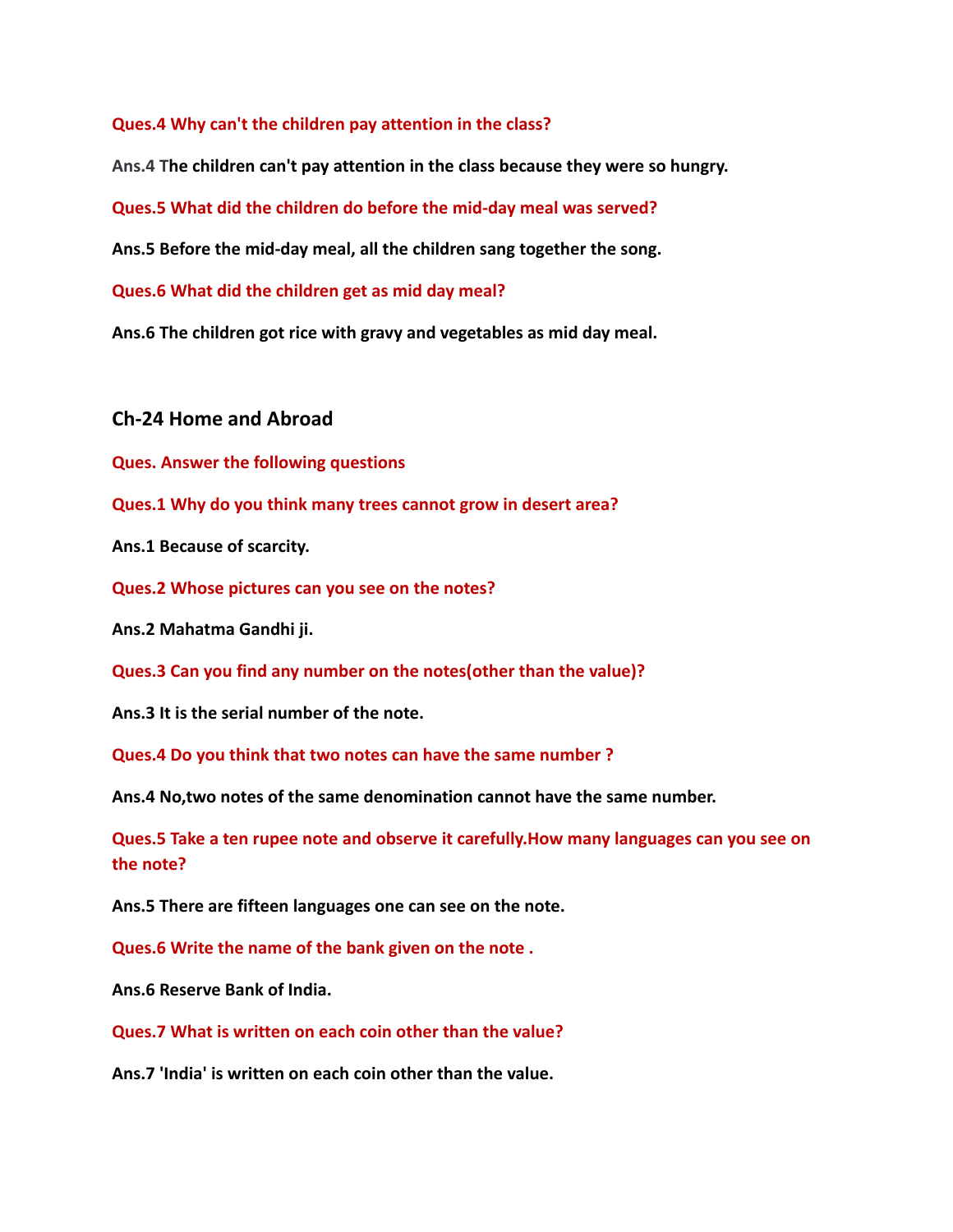### **Ch-26 Defence Officer -Wahida**

**Ques. Answer the following questions.**

**Ques.1 Wahida Prism belongs to which place?**

**Ans.1 Wahida Prism belongs to Jammu and Kashmir.**

**Ques.2 In what new things Wahida was interested in her childhood?**

**Ans.2 In her childhood Wahida was interested in riding motorcycles , camping etc.**

**Ques.3 What did Wahida's father want his daughters to become?**

**Ans.3 Doctor, Teacher,Lawyer/Forces.**

**Ques.4 What made Wahida think of joining the Armed forces?**

**Ans.4 She saw a rally.**

**Ques.5 What honour was given to her at the end of her training?**

**Ans.5 To lead a parade.**

**Ques.6 On which date the Republic Day is celebrated in India?**

**Ans.6 26th January.**

**Ques.7 What kind of festival is this?**

**Ans.7 National Festival.**

**Ques.8 Who heads this function?**

**Ans.8 President of India.**

**Ques.9 Mention the names of three Indian forces.**

**Ans.9 a. Indian Army**

**b.Indian Navy**

**c. Indian Air Forces**

**Ques.10 What are the duties of a medical officer on the ship?**